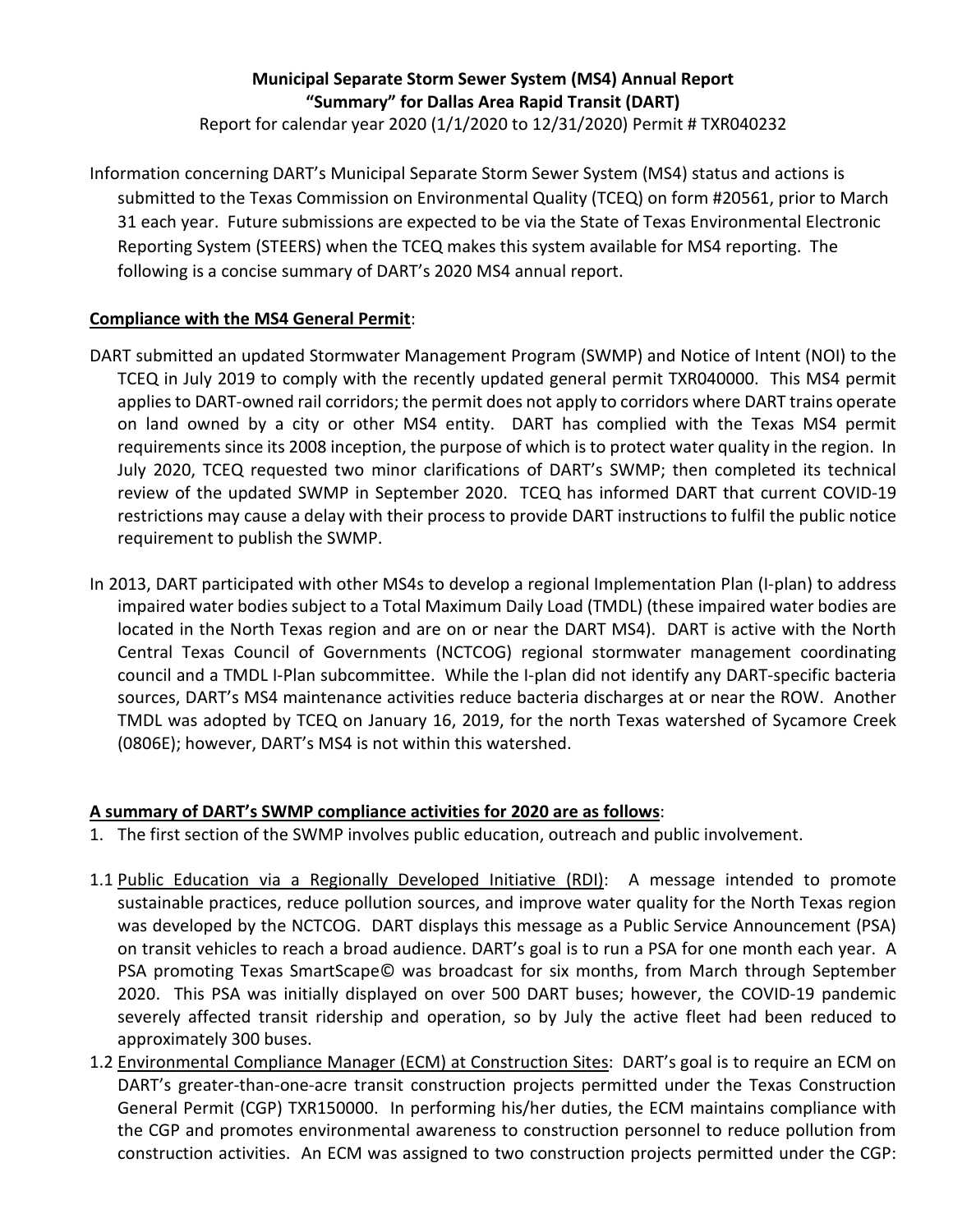DART's Silver Line commuter rail project from Plano to DFW Airport, and construction of the upcoming Hidden Ridge light rail station in Irving. DART exceeded the goal by also requiring ECMs on some small projects (less-than-one-acre of disturbance) along the existing transit corridors that did not require permits under the CGP. Additionally, DART provided introductory stormwater awareness training for 414 construction workers on DART's transit construction projects.

- 1.3 Education of School Children: Education of the next generation regarding pollution prevention helps reduce future pollution sources. DART's goal is to provide 100 presentations to school children; however, only forty-four presentations were conducted in 2020. DART's Community Affairs/Education Outreach group did not meet the goal because COVID-19 pandemic restrictions halted classroom presentations in March 2020. Only thirty-one presentations were completed prior to the curtailment of classroom presentations. Some virtual presentations were conducted later in the year; however, the future for this program will be dependent on subsequent class schedules and formats being determined by local school district administrators.
- 1.4 Public Meetings: Meetings provide the public with the opportunity to express their comments, opinions, and suggestions regarding the environmental aspects of the transit corridor system. DART's goal is to have at least two meetings each year. In 2020, DART held twenty-one transit board meetings, and twenty-two public meetings specifically about rail transit expansion projects. Denton County Transit Authority (DCTA) and Trinity Metro operate on some DART MS4 corridors; these agencies also held twelve and ten public meetings, respectively. In 2020, a total of sixty-five public meetings were held. After February 2020, most public meetings were conducted virtually via computer or phone interfaces due to COVID-19 virus restrictions.
- 1.5 Public Involvement/Communication Alternatives: DART's goal is to investigate all notices from the public that may relate to water quality. Receiving communication from cities or citizens concerning environmental situations helps DART respond to potential pollutants. In 2020, sixteen notices of potential water quality events were received and addressed. These external communications supplemented DART's internal program to reduce pollution on DART property.
- 2. The second section of the SWMP involves Illicit Discharge Detection and Elimination (IDDE).
- 2.1 Right-of-Way (ROW) Map: DART typically updates its Graphical Information System (GIS) storm sewer map after new transit corridor construction is completed. In 2020, the streams and rivers that intersect nineteen miles of DART-owned ROW between Parker Road in Plano, TX, and Melissa, TX, was added to the GIS map. This section of DART ROW is not currently planned for transit development; however, it is within an urbanized area and is within DART's MS4. Because this nineteen-mile portion of ROW was not scheduled to be added until 2023, it exceeds the SWMP goal. Trinity Metro operates the TEXRail transit system on a DART MS4 corridor; the TEXRail area map update is scheduled to be conducted by October 2021.
- 2.2 Illicit Discharge Detection Elimination (IDDE): Discovering a condition or incident with the potential to pollute the ROW allows DART to respond, manage, or remove a pollutant source. DART's goal is to inspect transit ROW at least monthly. Approximately 180 miles of transit ROW were inspected on an approximate weekly basis under track inspection programs. Homeless encampments and illicit trash dumping on the rail ROW are common water quality problems found during these inspections*.* In 2020, eighty-six sites were discovered and removed from DART's light rail and commuter rail corridors.
- 3. The third section of the SWMP involves control of construction site stormwater runoff.
- 3.1 Environmental Compliance Manager (ECM) at Construction Sites: DART's experience has shown requiring a contractor to appoint a knowledgeable ECM improves compliance and implementation of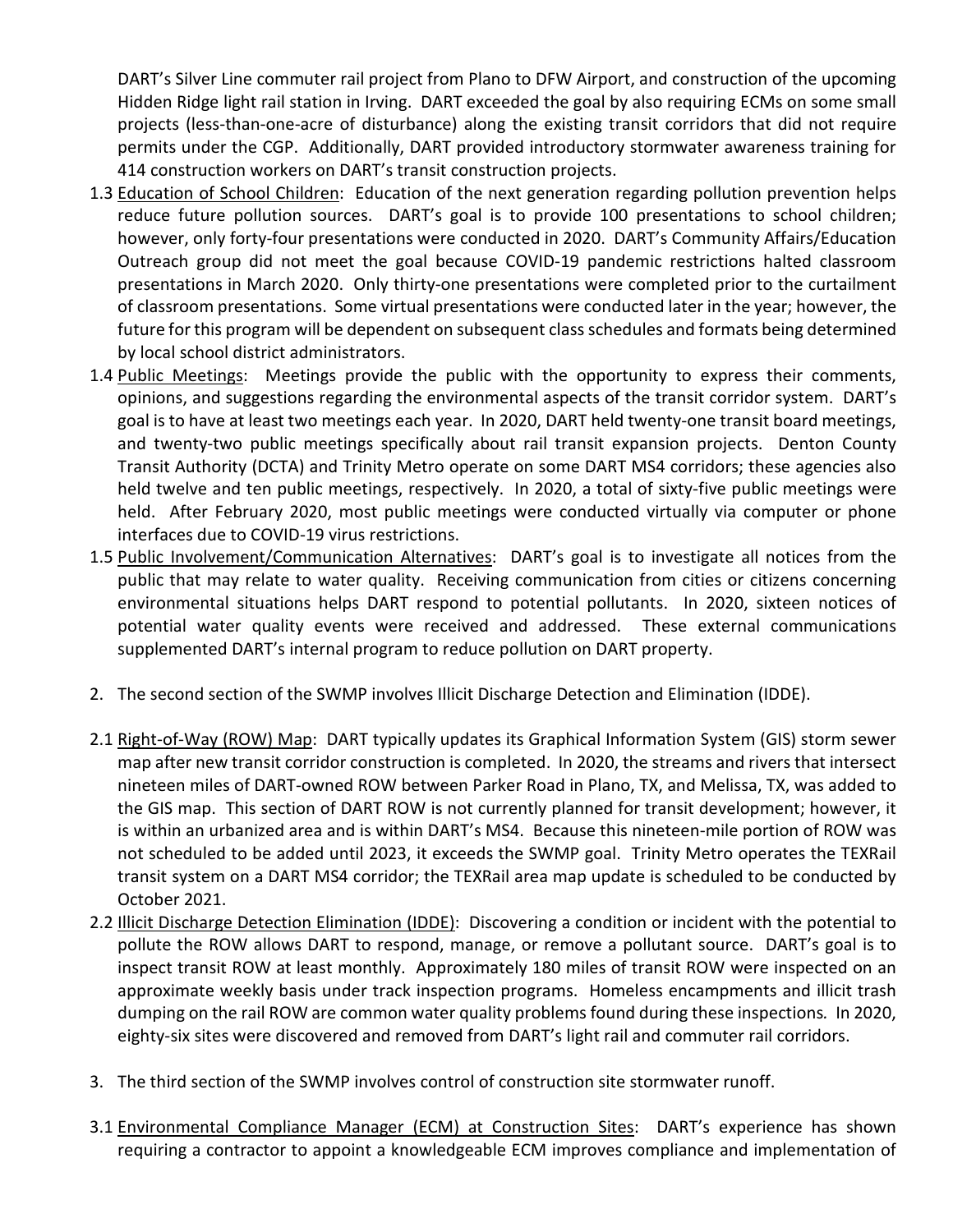sediment control practices at transit construction sites. DART's goal is to have an ECM on all DART construction projects exceeding one-acre of disturbance. In 2020, ECMs were assigned to two transit construction projects; one from Plano to DFW Airport (Silver-Line) and a new light rail transit station (Hidden Ridge). DART exceeded the goal by requiring ECMs on eleven transit station platform expansion projects with soil disturbance of less-than-one-acre.

- 3.2 Erosion and Sedimentation Control via the Texas CGP: DART chose to utilize the established CGP to reduce discharges from DART's construction projects rather than utilizing the option to control construction discharges via this MS4 permit. DART's goal is to have construction projects of one or more acres adhere to the CGP and have a DART environmental representative attend coordination meeting or inspect the construction site every two months. In 2020, the Silver-Line and the Hidden Ridge Station projects were permitted under the CGP. DART inspected erosion controls located at the two project sites more than once a month with the project's ECM.
- 3.3 Miscellaneous Construction Access (License agreements): DART utilizes a license agreement procedure to review requests for construction by others on DART property. This procedure allows DART to avoid or modify proposals that could introduce and/or increase pollution or erosion. DART issued 222 agreements for construction activities on DART property in 2020.
- 4. The fourth SWMP section involves transit design affecting storm water quality following construction:
- 4.1 Rail Transit Corridor Design Best Management Practices (BMPs): DART's transit design guidelines were developed to promote incorporation of environmentally friendly features during the planning stages of the transit system. The design guidelines are intended to reduce or avoid increases in potential pollutants from the ROW corridors after they have been developed for transit. The transit design BMPs were utilized during DART's design of the Silver-Line commuter rail project from Plano to DFW Airport and the Hidden Ridge light rail station in Irving, TX, that was under construction in 2020.
- 5. The fifth section of the SWMP involves pollution prevention and good housekeeping practices:
- 5.1 Potential Pollution Management: Responding to notices from cities, citizens, or potential pollutant sites found by transit workers on the ROW helps DART reduce pollution discharges from the DART MS4. In 2020, sixteen external notices from cities or citizens were received concerning debris, homeless encampments, and drainage obstructions. A total of eighty-six locations along DART ROW with pollution potential were cleaned, these included thirty-six homeless encampments and debris removals, ten vehicle accidents, and seventeen animal removals. Additionally, DART's ROW maintenance personnel reported 529 routine trash clean ups and 171 drainage cleaning actions.
- 5.2 Storm Sewer System Maintenance: ROW inspection and maintenance programs provide a means to locate and remove potential pollutants and identify needed drainage repairs. DART's yearly goal is to inspect transit ROW at least monthly and vehicle maintenance facilities at least quarterly. In 2020, DART's 180 miles of transit ROW were inspected approximately weekly. (NOTE: inspection & maintenance is conducted along ROW operated by DART, Trinity Railway Express (TRE), DCTA, and Trinity Metro.) Each of the four vehicle maintenance facilities (listed in MCM 5.5) was inspected between four and six times. In December 2020, DART performed erosion prevention repairs at a bridge near White Rock Creek, north of White Rock station.
- 5.3 Employee Training: Employee education increases awareness and the necessity of protecting water resources; knowledgeable workers can better implement work practices, resulting in reductions of potential pollutants to stormwater. In 2020, 144 transit operation employees received stormwater training; this number includes DART, as well as employees of contract operators for the TRE, Trinity Metro, and DCTA rail system workers.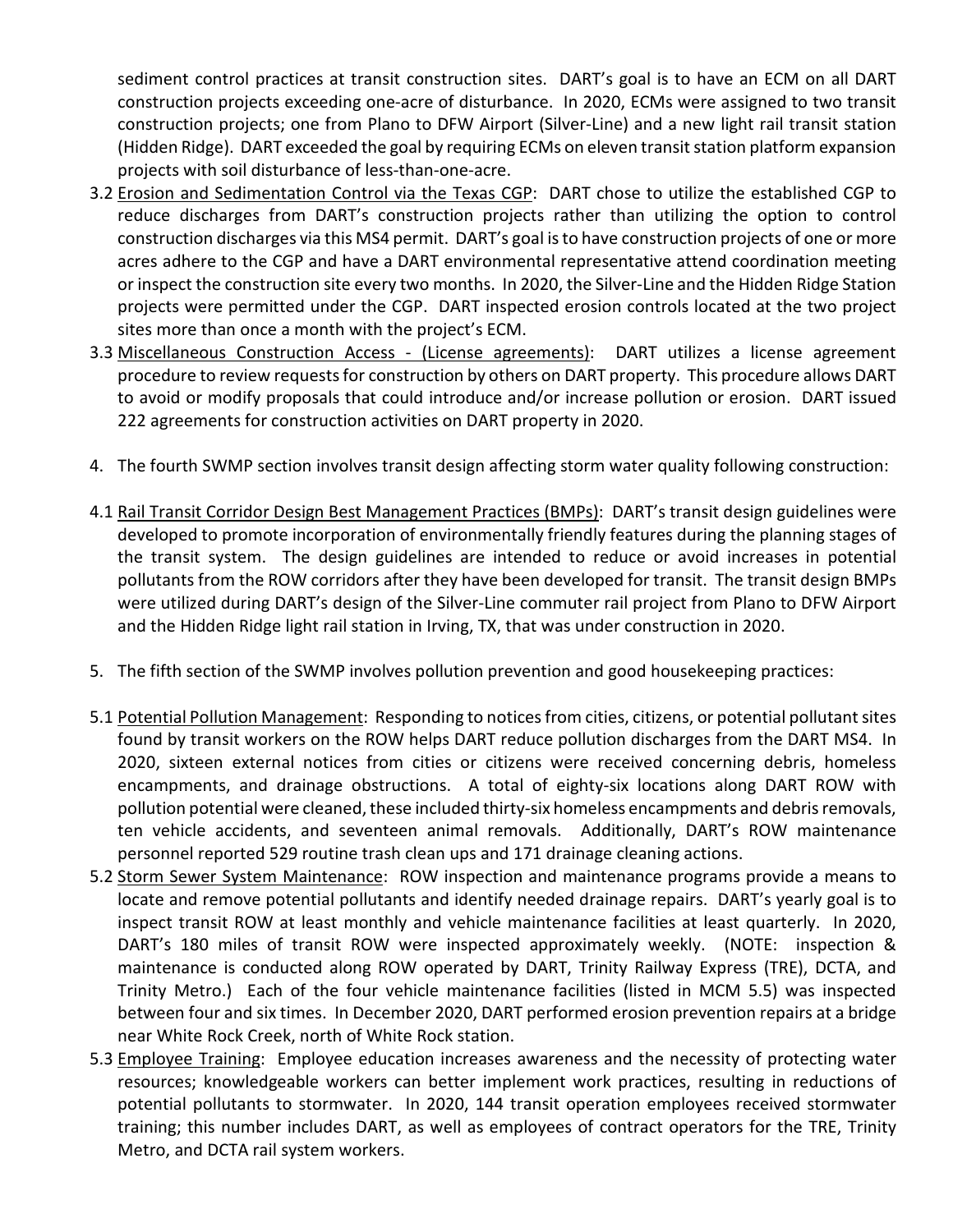- 5.4 Spill Response Facilities and Operations: Responding and taking quick action at spill incidents can remove or reduce pollutant impacts to water. DART utilizes TCEQ regulatory definitions of "reportable spills" to measure spills. In 2020, one reportable spill occurred near DART ROW: the spill involved a hitand-run accident with a DART-owned truck on a city street near a transit station. An emergency response contractor was utilized to remediate the fuel spilled from the DART truck. Additionally, small, non-reportable spills are routinely addressed. For example, on March 26, 2020, during construction at a transit station, a non-reportable quantity of hydraulic oil was spilled and immediately cleaned up by the contractor before the oil could migrate to a storm drain.
- 5.5 Facilities and Operations: DART reduces the potential for pollutants to be released from maintenance operations by utilizing the pollution prevention measures, inspections, and training required by the Texas Multi-Sector [Industrial] General Permit (TXR050000) (Industrial Permit) at maintenance facilities. The following four maintenance facilities within DART's MS4 are separately permitted under the Industrial Permit and adhere to the pollution prevention requirements for these sites: Central Rail Operation Facility – Permit # TXR05L796; Northwest Bus Services Facility – Permit # TXR05O249; Northwest Rail Operation Facility – Permit # TXR05AD29; and the TRE Equipment Maintenance Facility - Permit # TXR05Q216.

## **Stormwater Data Summary**:

- DART is a small, non-traditional MS4 limited to linear transportation corridors; it does not monitor or manage any water bodies. Water conveyance structures within and along the corridors receive a significant amount of water discharged from outside the DART MS4, which precludes effective monitoring that could be used to evaluate DART's efforts; therefore, analytical water monitoring is not performed. After a new transit corridor is developed, DART schedules mapping of the ROW drainage features during dry weather to detect and identify potential illicit flows onto the ROW. DART also utilizes a routine track safety and maintenance inspection program to look for illicit discharges along active transit corridors.
- DART's ongoing maintenance of the MS4 removes potential pollutant sources from the ROW. Homeless encampments and illicit dumping are the most numerous items encountered that potentially could affect water quality. DART removes debris and homeless encampments from the ROW to reduce pollutants in stormwater runoff; however, encampments and dumping often reoccur later at the same locations after a site is cleaned up. In 2020, DART installed fencing at some locations to discourage the return of encampments and dumping.

#### **Impaired Waterbodies**:

1. Identify whether an impaired water within the permitted area was added to the latest EPA-approved 303(d) list or the Texas Integrated Report of Surface Water Quality for CWA Sections 305(b) and 303(d). List any newly identified impaired waters below by including the name of the water body and the cause of impairment.

DART's SWMP lists waters potentially affected by DART MS4 ROW and those waters listed as impaired. Periodically and prior to preparation of the annual MS4 report, DART reviews TCEQ's water quality impairment reports. The following water bodies within DART's MS4 were added to the 2020 impairment list:

• Dry Branch Creek (0841-I) for bacteria (DART's TRE ROW is at the headwaters of this creek). This is a category 5c impaired water, which TCEQ defines as "*Additional information will be collected before a management strategy is selected"*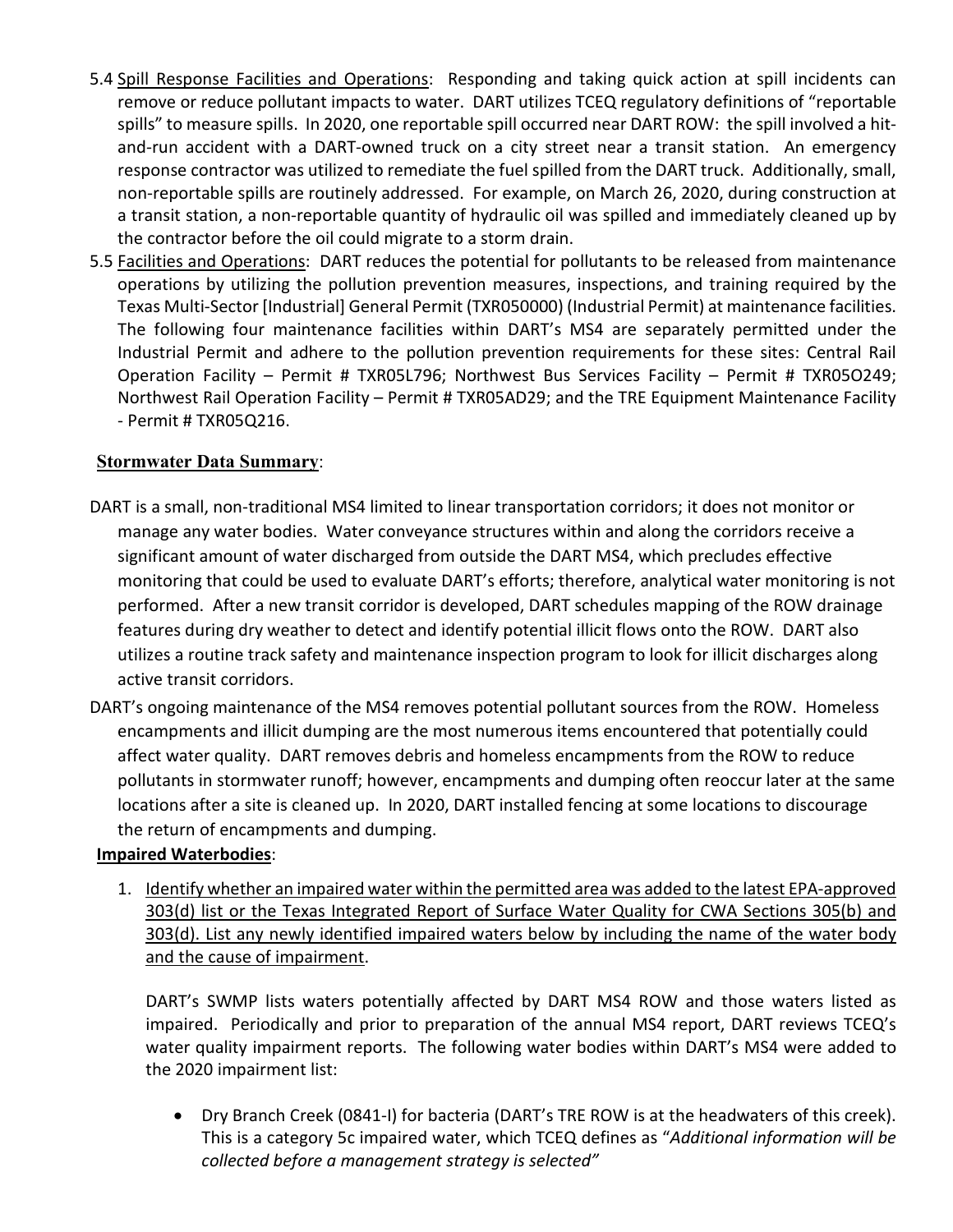The following waters were not carried forward from last year; therefore, removed from the impaired water list in 2020:

- Elm Fork Trinity River Below Lewisville Lake (0822) for sulfate (crosses rail ROW operated by DCTA, DART, and TRE)
- Muddy Creek (0820C) for copper (crosses freight rail ROW, east of DART's Silver Line project)

The following water was carried forward from last year onto the 2020 impaired water list:

• White Rock Creek Above White Rock Lake (0827A) for bacteria (crosses ROW of DART's existing Red/Orange Line and the future Silver Line project)

DART has existing BMPs implemented to address bacteria at the DART ROW as discussed in sections 2 through 7, below.

2. If applicable, explain below any activities taken to address the discharge to impaired waterbodies, including any sampling results and a summary of the small MS4's BMPs used to address the pollutant of concern.

A Total Maximum Daily Load (TMDL) for bacteria is in effect for the following North Texas water bodies: Upper Trinity River (0805), Cottonwood Branch & Grapevine Creek (0822A and 0822B) and the Lower West Fork Trinity River (0841, 0841B, 0841C, 0841E, 0841G, 0841H, 0841J 0841L 0841M, 0841R, 0841T, and 0841U). DART's MS4 ROW intersects the following water bodies with a TMDL for bacteria:

- Lower West Fork Trinity River (ROW crosses tributary segments 0841H, 0841B, and 0841U)
- Upper Trinity River 0805 (ROW crossing at segment 0805\_04)
- Grapevine Creek (ROW crossing at 0822B)

DART, as a permitted stormwater discharger, participated with other MS4s and the NCTCOG to establish a regional I-Plan to address potential bacterial sources. The regional I-Plan was approved by TCEQ in December 2013. DART's potential for bacteria discharge was considered inconsequential due to the lack of significant bacteria sources on the ROW and the relatively small drainage area from DART ROW. DART's SWMP includes some actions that address bacteria sources; however, the I-Plan did not recommend any BMPs for DART's transit system. Specifically, DART's ROW inspection program has identified potential bacteria discharges from properties adjacent to the DART ROW as well as animal sources at the ROW.

In January 2019, TCEQ adopted a TMDL for bacteria at Sycamore Creek (0806E), which may affect the regional I-Plan; however, Sycamore Creek is not within DART's MS4 area.

The Upper Trinity River (0805) and the West Fork Trinity River (0806) are listed as impaired with dioxin and polychlorinated biphenyl's (PCBs) because these chemicals were found in fish tissue from these rivers. Some bridges on DART MS4 ROW directly cross these impaired waters. This impairment is caused by legacy pollutants from sources dating back decades and outside DART's ROW. DART took early actions during the development of the transit system (prior to the MS4 permit) to implement procedures to properly handle and dispose of dioxin and PCB materials to avoid releasing these pollutants into the environment. These precautionary actions remove potential sources from properties and structures being renovated or demolished, thereby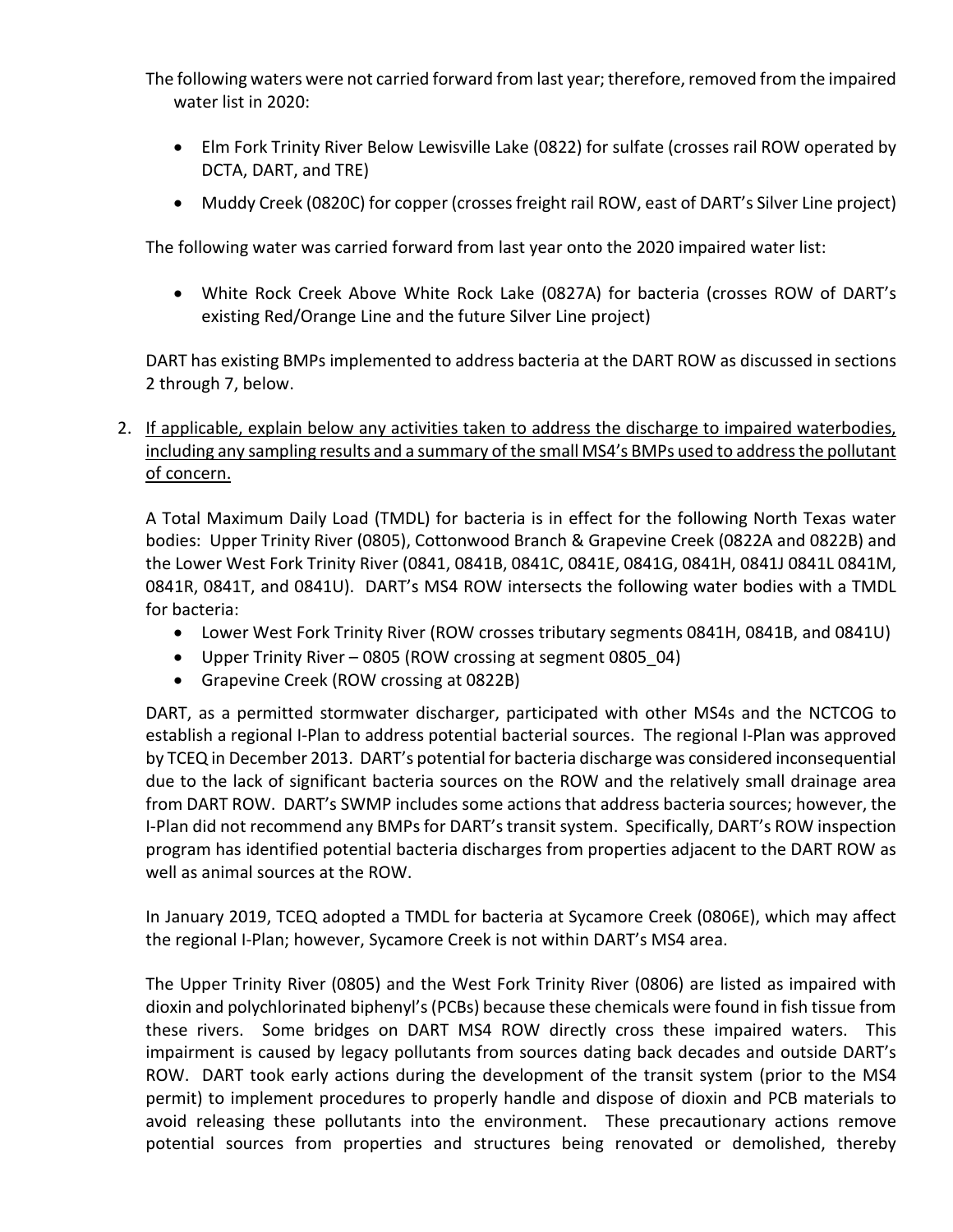preventing DART from contributing to the existing pollution. In 2018, DART disposed of potential PCB-containing florescent lamp ballasts from the demolition or renovation of old buildings. No legacy pollutant materials were encountered in 2020.

# 3. Describe the implementation of targeted controls if the small MS4 discharges to an impaired water body with an approved TMDL.

DART's MS4 ROW and operations are not considered a significant contributor of bacteria to the watersheds under the TCEQ-approved I-Plan; therefore, DART does not have a specific control for bacteria. DART's SWMP IDDE program has identified potential bacteria sources such as grease-traps outside of DART's MS4 and animal sources within the MS4. An IDDE is listed as an appropriate BMP for bacteria within Part II Section D.4(a)(5) of TXR040000. DART's efforts to reduce bacteria discharges are described in sections 6 & 7 below.

## 4. Report the benchmark identified by the MS4 and assessment activities:

The bacteria benchmark number for *E. coli* bacteria in water for human contact (recreational use) is 126 (bacteria count) per 100ml of water. There were no sources or actions identified by the regional I-Plan that apply to the DART MS4.

# 5. Provide an analysis of how the selected BMPs will be effective in contributing to achieving the benchmark:

There were no BMPs identified by the regional I-Plan that apply to the DART MS4. While DART does not have a specific BMP to improve bacteria-impaired water, DART's management practices are effective in preventing potential bacteria discharges as discussed within section 6, below.

## 6. If applicable, report on focused BMPs to address impairment for bacteria:

A focused BMP for bacteria is not applicable to the DART MS4 since the ROW is not a significant bacteria source. Notwithstanding, DART's BMPs have been effective in identifying and addressing potential bacterial sources near the ROW.

Potential bacteria pollution sources are unusual within a rail ROW; however, DART's IDDE program discovered discharges of grease trap material on property adjacent to DART ROW in 2010, 2011, and 2015. These discharges were reported to the adjacent MS4 with jurisdiction.

DART's ROW management program includes the removal of homeless encampments, trash, and debris from the transit corridors. Potential bacteria sources removed include dead animals found on the ROW. DART discovered and removed seventeen dead animals from its ROW in 2020.

DART operates a small septic system on transit property within the watershed of Fivemile Creek (0805D), which is not an impaired water. This septic system is monitored and maintained by DART. During 2020, no improper discharges occurred from this septic system.

#### 7. Assess the progress to determine BMP's effectiveness in achieving the benchmark:

The ROW is not a significant bacteria source, so DART's efforts are relatively minor in relation to the watershed bacteria impairment. The regional I-Plan did not identify any specific BMPs for bacteria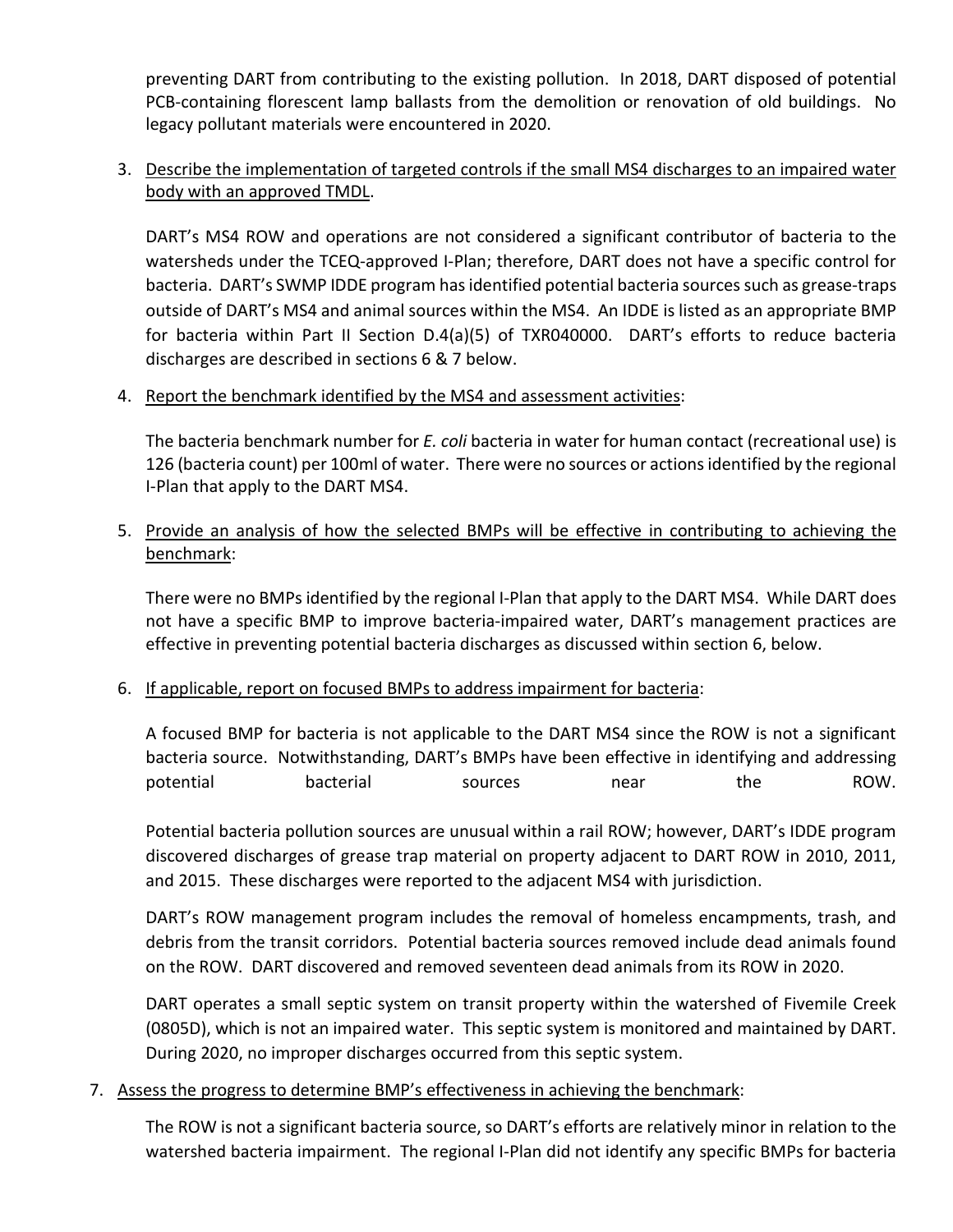applicable to the DART MS4; however, DART recently began to track dead animal removals from the ROW as a minor bacteria source. Additionally, DART's IDDE detection of discharges with bacteria potential primarily occurred outside of the DART MS4 in 2010, 2011 & 2015 as noted above at section #6; this may indicate progress since the discharges have not re-occurred.

### **Stormwater Activities, SWMP Modifications & Additional Information:**

- In April 2021, this summary of the MS4 annual report will be posted on DART's website.
- DART reviews the SWMP implementation procedures each year; no changes are being proposed to the SWMP for 2020. DART has cooperative efforts with school systems outside of DART's MS4 to provide transit system presentations to children, (MCM 1.3). These presentations were curtailed during the COVID-19 pandemic because of shutdowns in classroom teaching. Reestablishing this program will be contingent on conditions set by the school systems as COVID-19 restrictions are modified.
- In 2020, an approximate 0.4-acre land parcel was purchased by DART. In 2021, many land parcels are expected to be acquired to facilitate construction of the future Silver Line transit corridor being developed along a railroad ROW owned by DART.
- TCEQ completed the technical review of DART's SWMP in September 2020 and indicated its instructions for DART to fulfill the public notification and review process will be forthcoming in 2021.
- In July 2020, TCEQ requested an amendment of the SWMP with a clarification of DART's protection of endangered species and stormwater Waste Load Allocations (WLAs) for impaired water bodies. On September 17, 2020, DART sent TCEQ an addendum to the SWMP to clarify compliance with endangered species requirements and to clarify discharge allocation limits to impaired waters from the DART MS4.
- In 2021, Trinity Metro has plans to repair or replace a 60-inch drainage culvert near Ira E. Woods Ave. adjacent to a Walmart in Grapevine.

## Is the permittee relying on another entity to satisfy any permit obligations? -

Yes. As a non-traditional MS4, DART's IDDE program partially relies on cooperation from adjacent MS4 authorities to provide enforcement to eliminate illicit discharges. The physical nature of DART's narrow transit ROW creates a situation where an illicit discharge onto DART property may occur from adjacent property under the jurisdiction of another MS4. If such a discharge is encountered by a non-traditional MS4, notification to another entity with jurisdiction is allowed under Part III, section B, (2)(a)(2) of general permit TXR040000. In 2020, DART discovered an illicit discharge onto DART ROW from a nearby construction contractor. DART notified the adjacent city with jurisdiction over the site, (Plano, TX); the city issued a notice of violation and halted the illicit discharge.

As a non-traditional MS4 without municipal ordinance authority, DART utilizes contracts and agreements to facilitate compliance with environmental protection programs. DCTA and Trinity Metro are transit agencies operating rail transit systems on DART MS4 ROW via transportation access agreements. These agreements include provisions requiring compliance with environmental regulations.